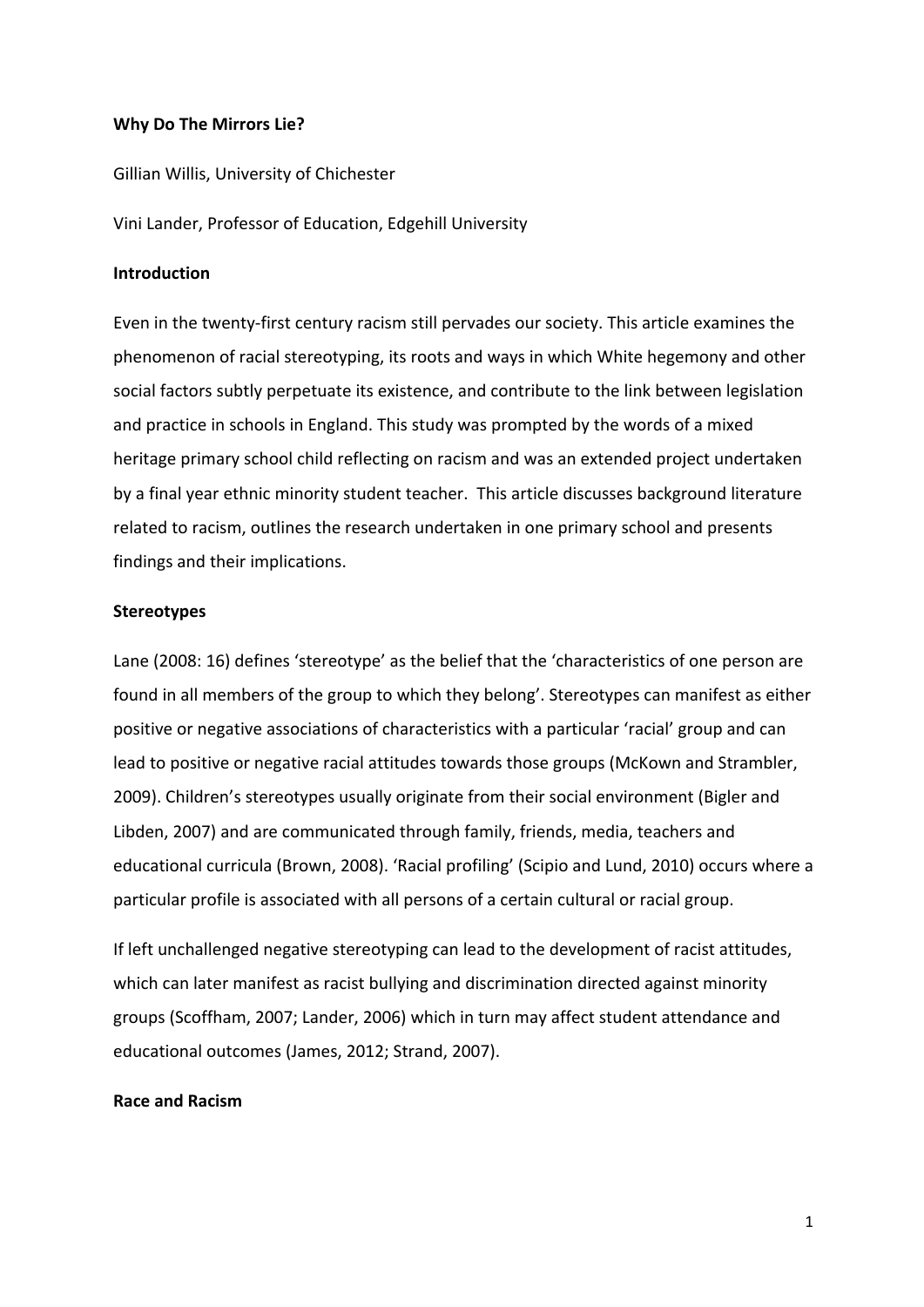'Race' is a socially constructed term (Garner, 2010) not supported by scientific evidence (Bolaffi et al, 2010). However, we live in a racialised society where many believe 'race' is linked to biological factors and implies difference between groups of people (Gaine, 2005; Leonardo, 2005). All people, including White people, are racialised. However, being racialised as 'White' carries with it notions of dominance and superiority (Bell, 2007) which perpetuate hegemony and social inequality of a society that presumes a 'White cultural norm' (Frankenberg, 1993).

The British Education system works to sustain inequality (Gillborn, 2008) and disadvantage some ethnic minority children (Pearce, 2005). In another study Lander (2006) argued racism continued to exclude, disadvantage and discriminate those who are perceived as 'different'. Ethnic minority pupils may develop fallacious beliefs about themselves and their potential as a result of falsely held stereotypes, a phenomenon referred to as 'stereotype threat' (McKown and Strambler, 2009). This 'stereotype threat' can impact significantly on children's life chances (Aronson et al., 2013; Inzlicht and Schmader, 2012). All children need to be prepared for life in multi-ethnic Britain through anti-racist, multicultural education (Woolley, 2010) and given the tools needed to address racism in all its forms (Boutte *et al.*, 2011; Husband, 2011). However, research suggests only a weak link between legislation and practice (Dadzie, 2001) and racist bullying and negative stereotyping frequently go unchallenged in schools.

### **Teachers and 'Whiteness' at Work**

According to the Department for Education (DfE, 2014) 88 per cent of teachers in Britain are White. Many come from middle class backgrounds and bring their own set of norms, experiences and assumptions which are transmitted via the education system. In addition, some teachers perceive children as being innocent and incapable of being racist (Pearce, 2005). Consequently children's stereotypes and prejudices remain unrecognised and racism may proliferate. Many teachers, however, claim to be 'racially neutral' (Yoon, 2012). By refuting the idea of 'White privilege' teachers do not examine how they disadvantage ethnic minority children (Solomon et al., 2005). As a result, no attempt is made to unlearn practices that perpetuate the imbalance of opportunity in classrooms (Ofsted, 2012;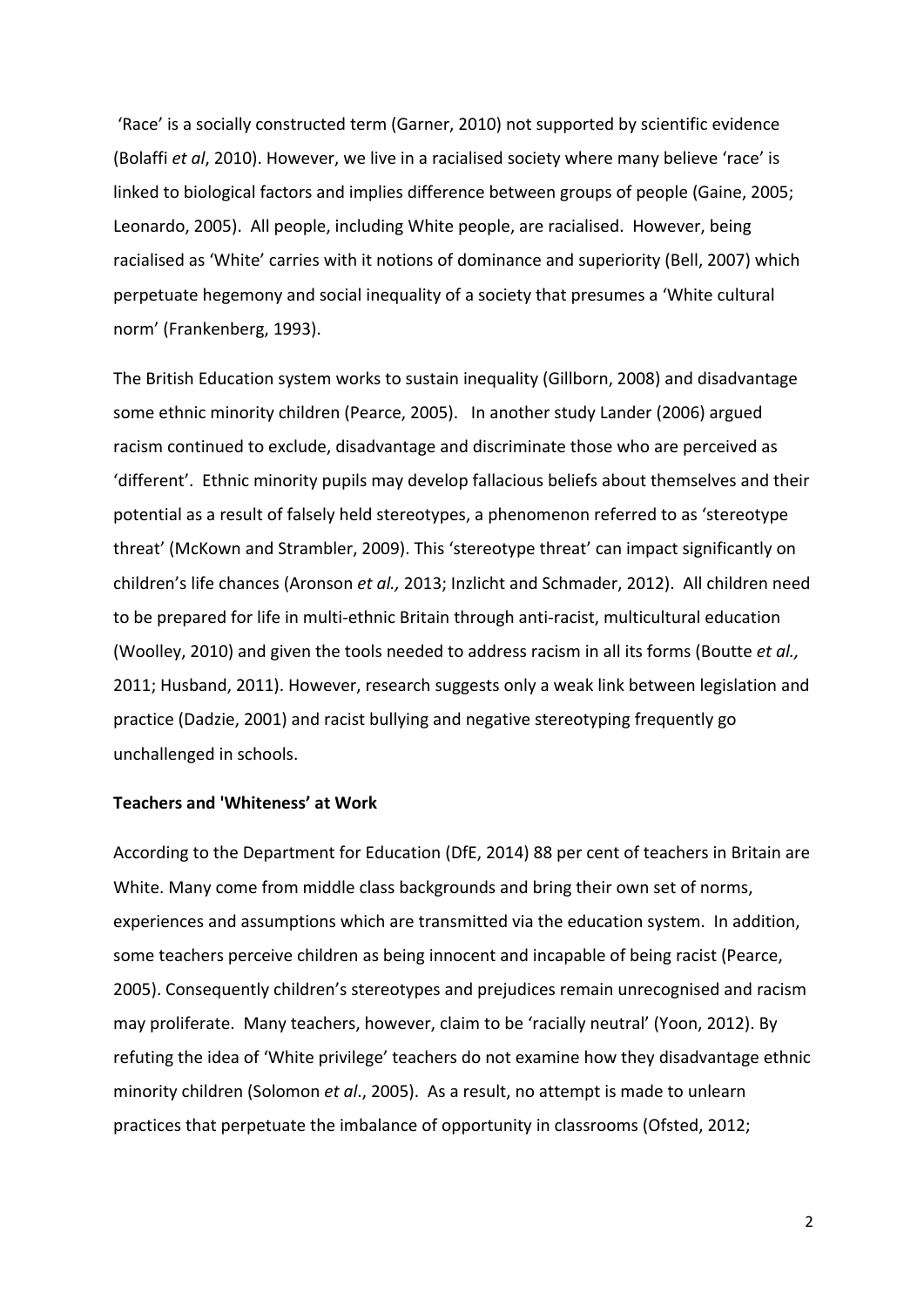McIntosh, 1990) and teachers subtly collude to maintain an oppressive educational hegemony. 

If White teachers are unaware of their 'advantage' in a predominantly White society and their participation in the maintenance of hegemony (King, 1991) it follows they need to be helped to recognise educational disadvantage and unlearn habitual practices in order to counter inequalities experienced by ethnic minority children.

## **Colour-Blindness**

Many schools have adopted a colour-blind, 'no problem here' (Gaine, 2005) approach where colour is not acknowledged and everyone is ostensibly considered equal, arguing that because there are no or few ethnic minority children on roll, antiracist education is unnecessary. When schools assume this approach racism is not confronted (Gaine, 1995). Lander (2006) argues this approach denies the existence of people from ethnic minorities which undermines a person's sense of self and impacts negatively on self-concept and attainment. However, a colour-blind stance does not indicate negative racial stereotypes are not held. 'Race' is still relevant in racially isolated schools and it is crucial for children in predominantly White schools to understand racism and the insidious danger it represents (Knowles, 2006).

In some cases, teachers lack confidence in challenging racist incidents (Husband, 2011). Such reluctance may stem from unfamiliarity (Basit, 2009). However, once teachers recognise that their silence signals collusion, they may be more likely to challenge, rather than ignore racism (Pearce, 2005).

## **Methodology**

An important tool in antiracist work is for teachers to understand 'Whiteness', to self-reflect and address their own ideological views in order to support educational opportunities for all children. Within this context our research explored the following questions:

- 1- How do children perceive people from ethnic minority communities?
- 2- Are these stereotypical perceptions and are these negative or positive stereotypes?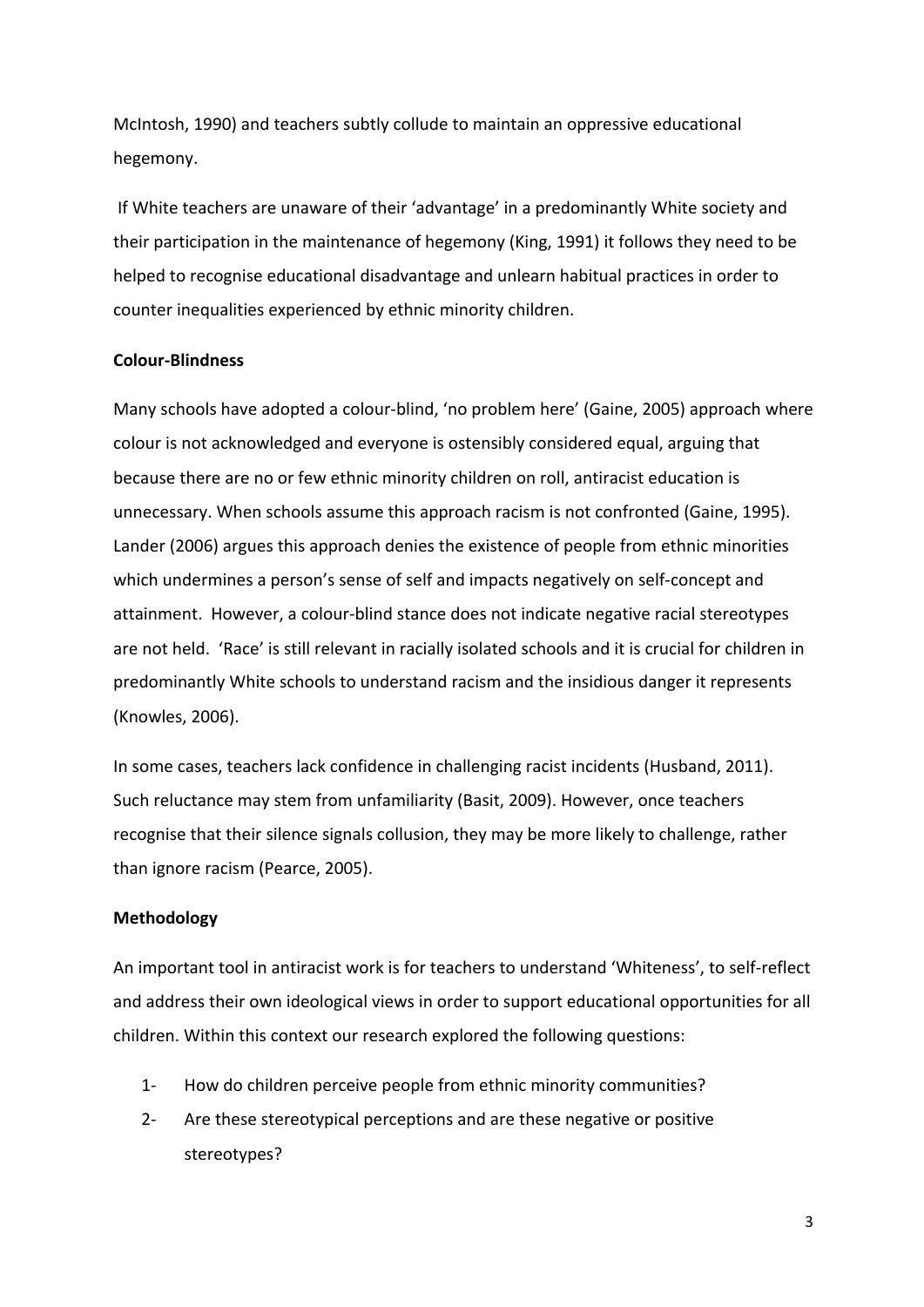- 3- Why might children hold these perceptions?
- 4- How do teachers challenge these views?

The research took place in a school in the South of England in a ward identified as having high levels of deprivation. Of 174 pupils attending, 12 were ethnic minorities and spoke English as an Additional Language. Of the 34 on staff, 1 was from an ethnic minority.

11 children were selected through 'purposive sampling' to obtain the most useful data. The sample contained 3 ethnic minority and 3 White boys, and 2 ethnic and 3 White girls. One to one individual semi-structured interviews were conducted with each pupil. Findings and emerging themes formed the basis of staff questionnaires distributed to 9 teachers and 7 Teaching Assistants (TAs) to determine how stereotypes, if any, were being, or could be challenged.

Pupil interviews were conducted by a TA, in place of the researcher who was from an ethnic minority background (Maxwell, 2005) to encourage participants to openly express their opinions rather than risk offending the researcher. Each pupil was presented with a series of 6 photographs of children from different minority ethnic backgrounds and asked to sort these images based on a number of key features. Responses indicated pupils' perceptions of different ethnic groups and informed the follow-up semi-structured interviews with pupils and the design of the staff questionnaire (Koshy 2010). Staff questionnaires were used to explore teachers' views on how and where pupils acquire stereotypes, how they can be challenged, if barriers exist to challenging them, and how these might be overcome. A combination of multiple choice and open questions were used to collect qualitative and numerical data. 

## **Research Findings**

## **Theme 1 -** *Ain't No Black in the Union Jack'* **(Gilroy, 2002)**

Of the 11 children interviewed, all cited skin colour as an indicator for sorting photographs of individuals to justify who was British. All assumed the White children (photographs C and F) were born in England (Figure 1).

#### Figure 1: Graph showing 11 children's perceptions of who was born in Britain.

4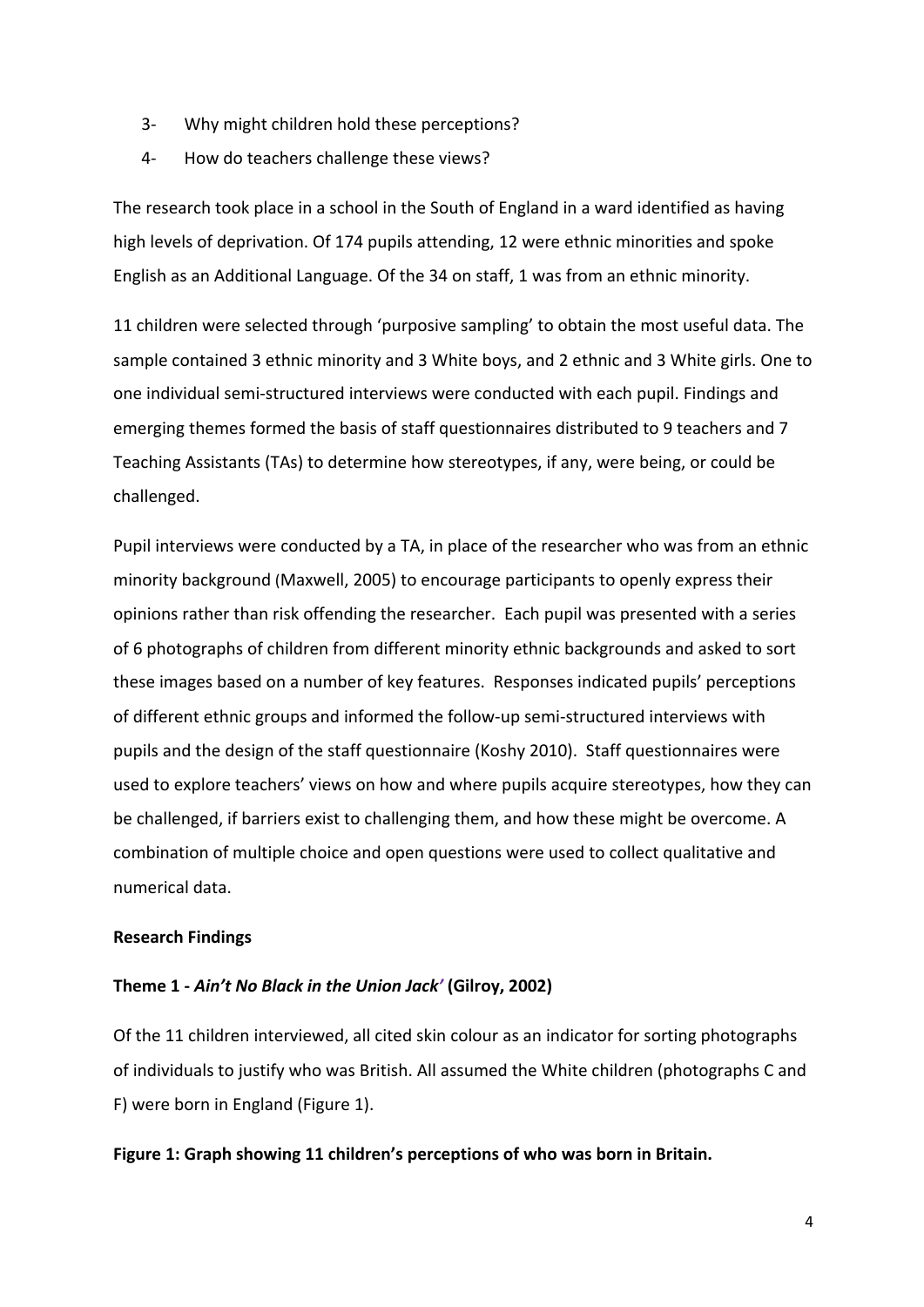

No pupils (boys or girls, White or ethnic minority) identified any pupils from ethnic minorities as having been born in Britain

# Table 1: Examples of Pupil Responses to Justify Choice

| Image                | <b>Pupil Response re Being Born in Britain</b>                                 |
|----------------------|--------------------------------------------------------------------------------|
| <b>B: Asian Girl</b> | This girl was not born in England because she doesn't<br>have white skin.'     |
| C: White Boy         | British people have white faces.'                                              |
| D: African Boy       | That one was born in Africa, he obviously washe is the<br>most black one       |
| E: Asian Boy         | He is sort of black, brownish blackpeople like that are<br>not born in Britain |
| <b>F: White Girl</b> | British people look like her.                                                  |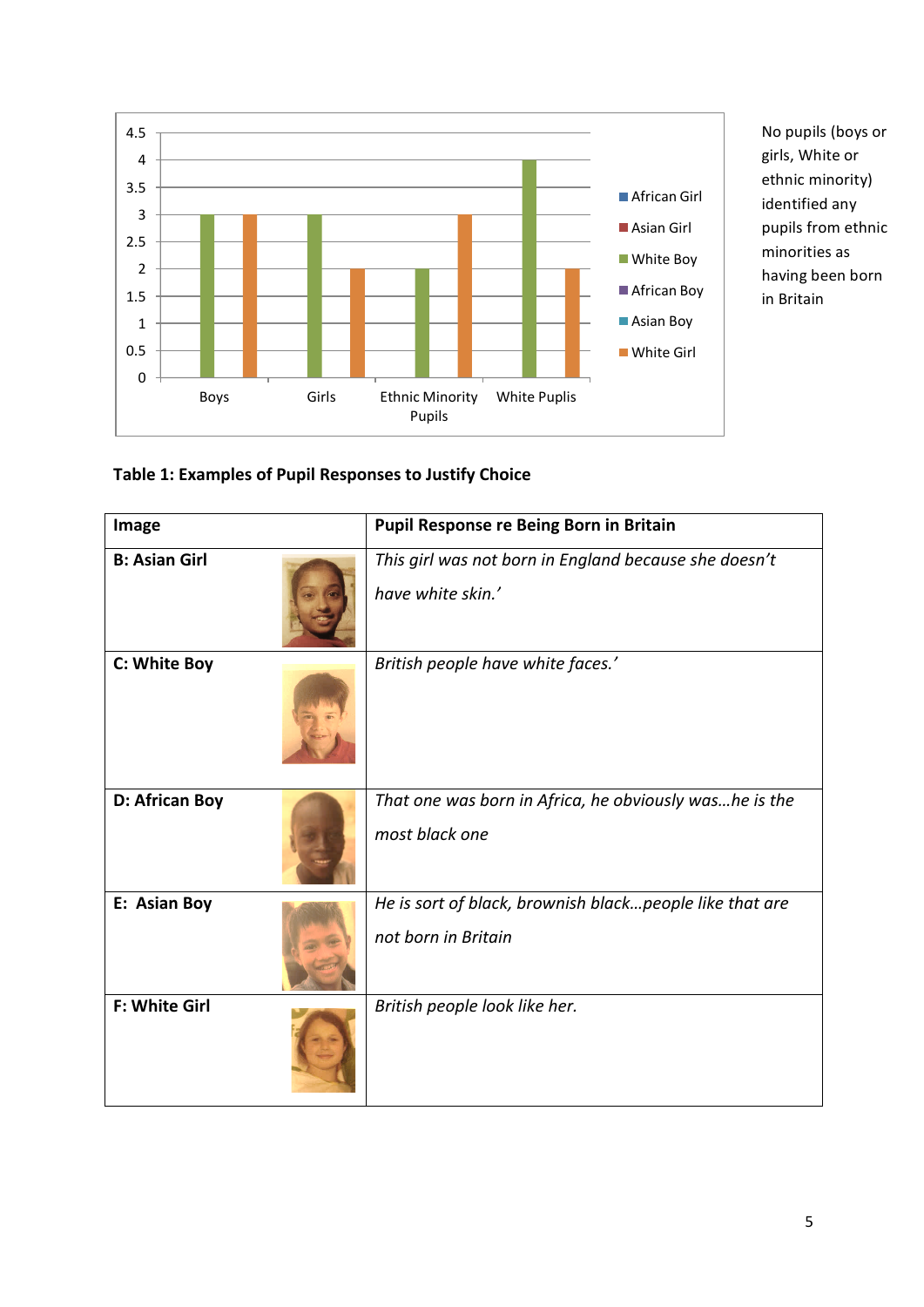These comments suggest an assumption that Black people cannot be British. Pauker, Ambady and Apfelbaum (2010) maintain that this 'race salience' involves more than an observation of skin colour provides the foundations for social categorization. The interviews suggested the children had internalised this categorisation, as all relied on skin colour to attribute characteristics to unfamiliar individuals.

Pupil responses did not correlate with staff questionnaires which revealed 5 out of 9 teachers and 5 out of 7 TAs believed children did not make assumptions about people based on skin colour. One teacher who asserted that children made assumptions based on skin colour, indicated 'when learning about different countries, children assume that all people who are Black/Chinese/Asian are from that country...' suggesting children held stereotypes because of the manner in which some topics were taught which reinforced images of inferiority. 

One child commented that his perceptions stemmed from home. When talking about the photo of the African girl he said, '*She looks like someone who might steal from you…my dad* says don't go near someone like that...I don't like them'. Although stereotypes can emanate from cultural information communicated through family, friends, media, teachers and educational curricula, school staff unanimously agreed 'family' was the most likely influence with respect to racial stereotyping.

#### **Theme 2: Black is Negative and Inferior - Black People are Sad and Have Rubbish Jobs**

Pupil interviews indicated assumptions that most ethnic minorities would hold 'menial' jobs (Figure 2). All 11 children indicated that White children (C and F) would hold 'noble' jobs such as pilots and teachers. In clear contrast, all associated 'cleaner' and 'criminal' with at least one ethnic minority photograph. Conversely, no children linked these jobs to the photos of White children. It appears that children associated 'racial' groups with specific stereotypical images, described by Scipio and Lund as 'racial profiling' (2010:8). It could also suggest that children perceive the superiority of Whiteness (Marx, 2006).

#### **Figure 2: 11 Children's Opinions about Later Life Occupations**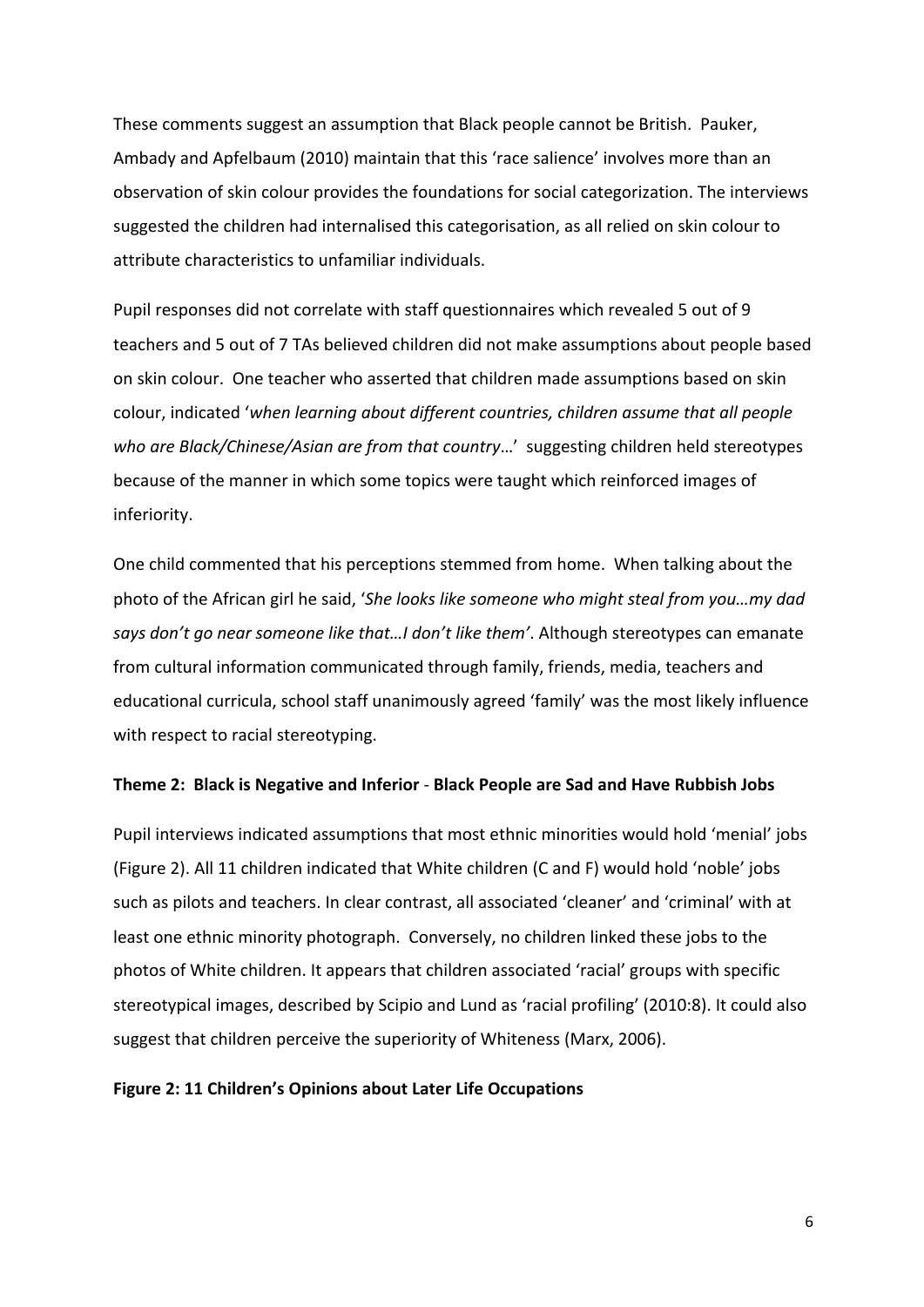

8 children predicted the African boy (D) would become a criminal, all 11explained he was poor and needed money for food. One ethnic minority child however, stated 'He might be a *pilot...but I think he'll be a poor pilot.'* This comment suggests although the child believes Black people can achieve success, the stereotype that they are poor persists. This type of racial profiling encourages the association of certain cultural or racial groups with particular profiles, and appears to be evident in remarks made about ethnic minority children:

| Table 2: Examples of Children's Opinions about Later Life Occupations |  |  |
|-----------------------------------------------------------------------|--|--|
|-----------------------------------------------------------------------|--|--|

| Image                | <b>Pupil Response re Later Life Occupation</b>                                                                                                          |
|----------------------|---------------------------------------------------------------------------------------------------------------------------------------------------------|
| A: African Girl      | I've seen cleaners in Tesco who look like that<br>I've seen a lot of doctors like her                                                                   |
| <b>B: Asian Girl</b> | She doesn't have a home<br>She looks like my doctor                                                                                                     |
| D: African Boy       | Black people are criminal<br>He might steal stuffhe has that skin colour<br>He hasn't got hair like usthat means he's poorthat's<br>what Africans have. |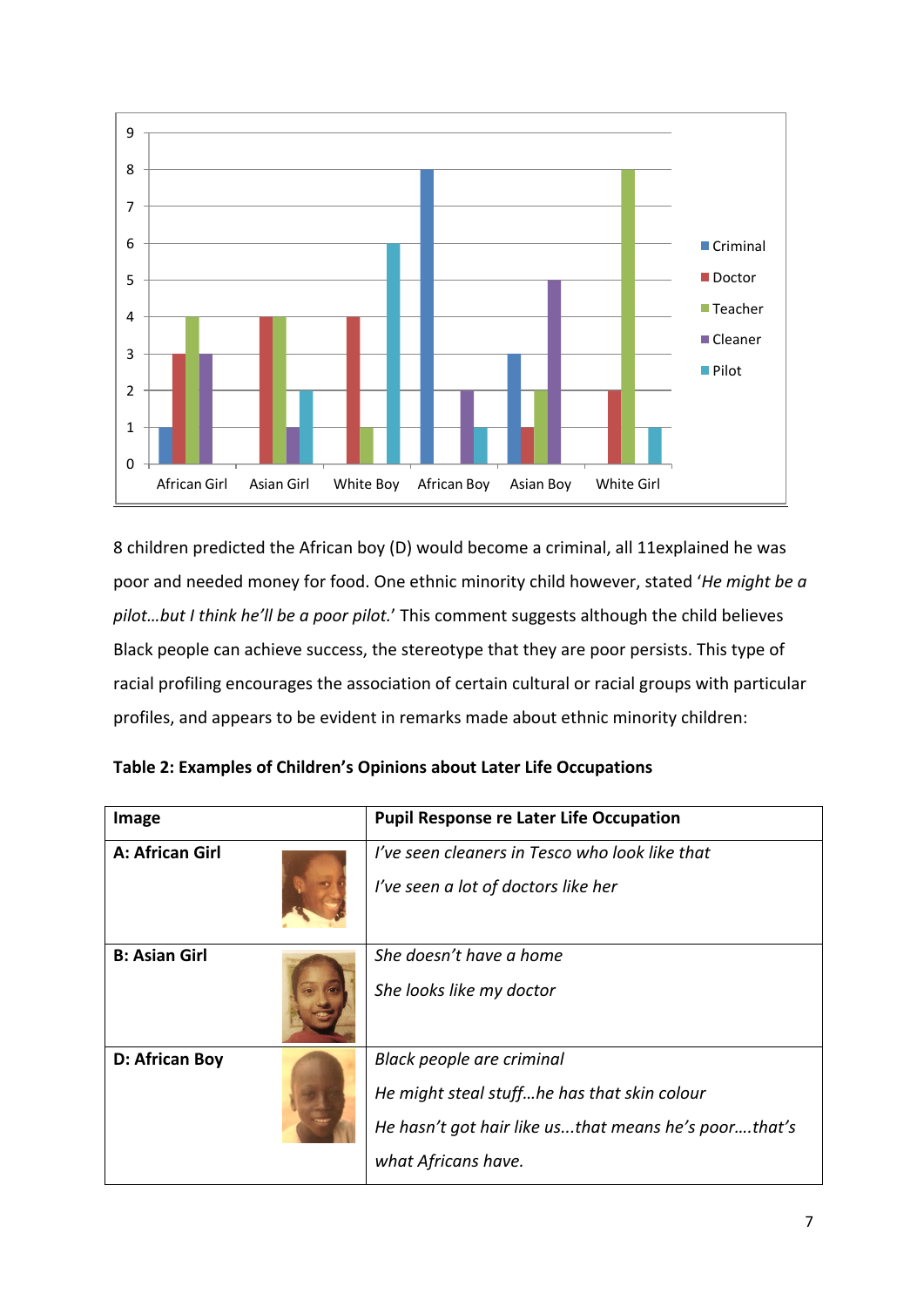|              | His eyes say he'll be a criminalthey can just grab you    |
|--------------|-----------------------------------------------------------|
|              | cross the road if you see them.'                          |
|              | African people can only be poor; I don't like him because |
|              | his face is black.                                        |
|              | Criminalat night it is black, he's black it's a good      |
|              | disguise.                                                 |
| E: Asian Boy | He looks like a cleaner                                   |
|              | He looks poor and needs clothes                           |

# **Theme 3: Model Minorities and Stereotypes**

3 children predicted the African girl would become a doctor, 4 suggested teacher. A similar response was gained with the Asian girl; 4 children predicted she would become a doctor, 2 suggested pilot, and 4 suggested teacher. This idea of model minorities (Gillborn, 2008) is commonly used to discredit the existence of racism and its associated dangers. One teacher alluded to this notion, '*You have to be African to win a gold medal;* another indicated 'children hold positive stereotypes - Indian children do better at school.' The implication here is that educators may sometimes rely on stereotypes to influence attributional judgements of pupils (Reyna, 2008).

Children's comments indicated assumptions that White people are more likely to be affluent. The word 'rich' was only associated with White children (Figure 4). One child commented that the White boy (C) 'has a nice house, nice T.V....has money.'

# **Figure 3: 11 Children's Descriptions of Images**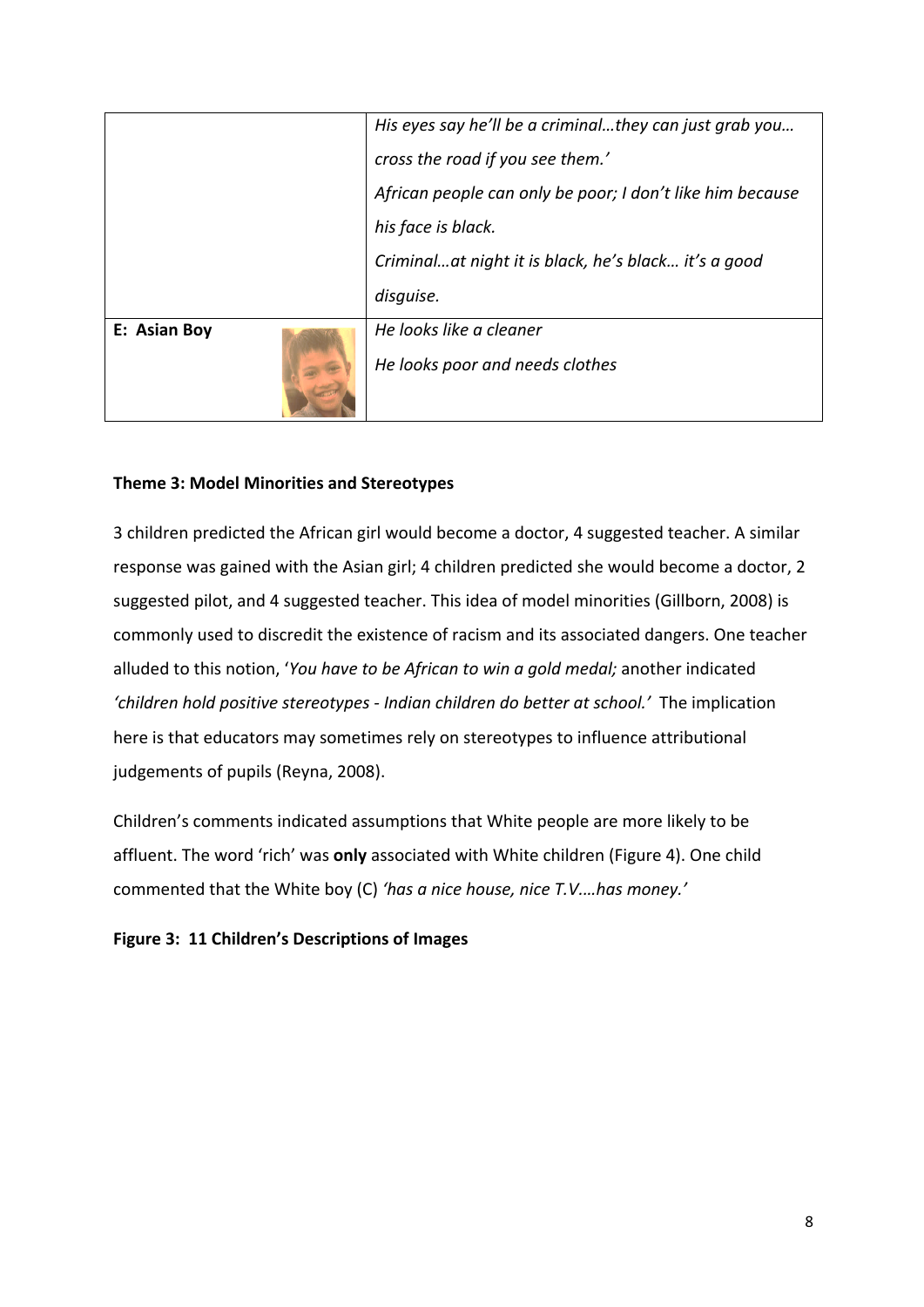

In contrast, no comments linked any of the ethnic minority photographs to financial affluence; instead, words like unhappy, poor and naughty were associated with them. This finding may be due to the fact that the children had been learning about a tribe in Africa prior to the start of the research. By possibly painting a picture of poverty, teachers may have consciously or unconsciously defined people of colour as different and inferior, leading to assumptions of White superiority.

Although children interviewed all held negative stereotypes about ethnic minority people, the majority of staff believed children would not hold these perceptions (Figure 5). One teacher indicated 'children in primary years seem to be more accepting of all minorities', another noted 'they mix with 'them' from an early age...they feel they are all equal.' According to Pearce (2005), teachers are generally unaware of stereotyping in schools, because of its subtle and complex process. Two teachers' comments appeared to indicate the belief that children were incapable of being racist (Milner, 1975):

'Curiosity in young children could be confused with racism.'

'*I* believe that children register a difference, but that's all it is, their perceptions will *be positive, or they don't have any.'*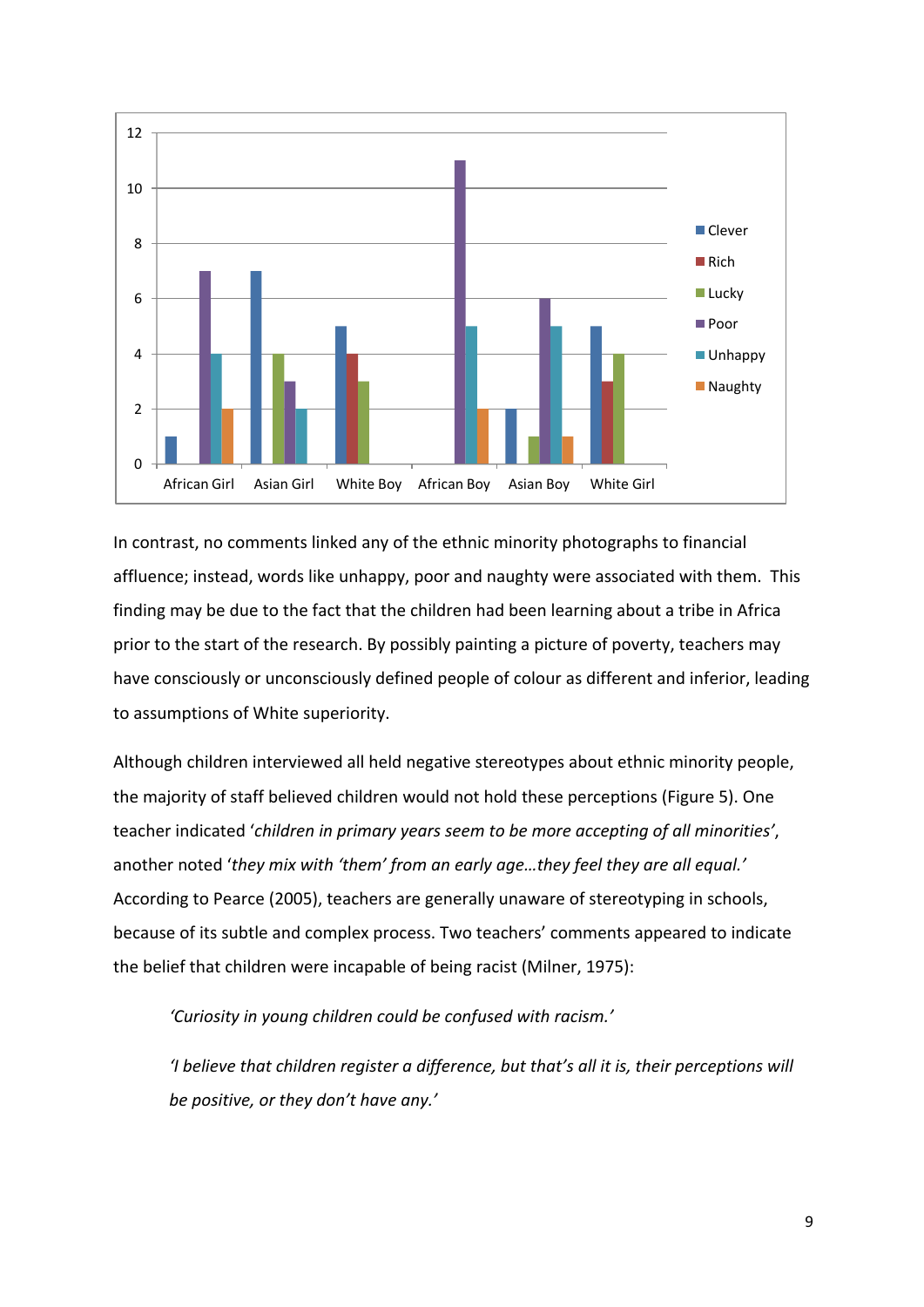It could be suggested therefore, that the staff could either possibly be in denial about racism in the school (Troyna, 1993), or they are simply trying to protect the children. This is an example of Whiteness at work as illustrated by Yoon (2012) and others.

# **Theme 5: Challenging Stereotypes.**

6 staff members made no comment about challenging stereotypes. 2 teachers indicated 'unsure'. Whilst 2 teachers referred to using positive role models, one of the two indicated 'our school is not best at doing this.' One teacher commented '*The issue needs to be spoken about amongst professionals when it's a problem.'* These comments seem to suggest that racial issues were not being recognised or dealt with appropriately in the school. 4 teachers and 3 TAs however, referred to 'values', 'politeness', and 'showing love' as strategies to challenge stereotypes. This supports Picower's (2009) view that in many cases, teachers deracialise the topic of race and racism without correcting the underlying assumptions. As such, stereotypes and assumptions remain unchallenged.

# Table 3: Staff Views on Whether Children Hold Stereotypical Perceptions of Ethnic **Minorities**

|                            | <b>Yes</b> | No | <b>Uncertain</b> |
|----------------------------|------------|----|------------------|
| <b>Teachers</b>            |            |    |                  |
| <b>Teaching Assistants</b> | 2          |    |                  |

Four teachers indicated children do not hold stereotypical perceptions of ethnic minority children; however, 3 of them indicated these would be negative perceptions that inform racist incidents in school.

9 staff members initially claimed to be confident about challenging stereotypes (Table 5), One teacher stated *'I feel confident when challenging stereotypical views'* but later added, '*I am* not sure how to challenge stereotypes without a wider range of backgrounds.' It could be suggested that these contradictions represent 'Whiteness at work' (Yoon, 2012), which create conflict between statements and actions. As a result, an imbalance of opportunity may be perpetuated in classrooms, inadvertently disadvantaging ethnic minority children, and thereby preserving the hegemony (Leonardo and Porter, 2010) of the privileged.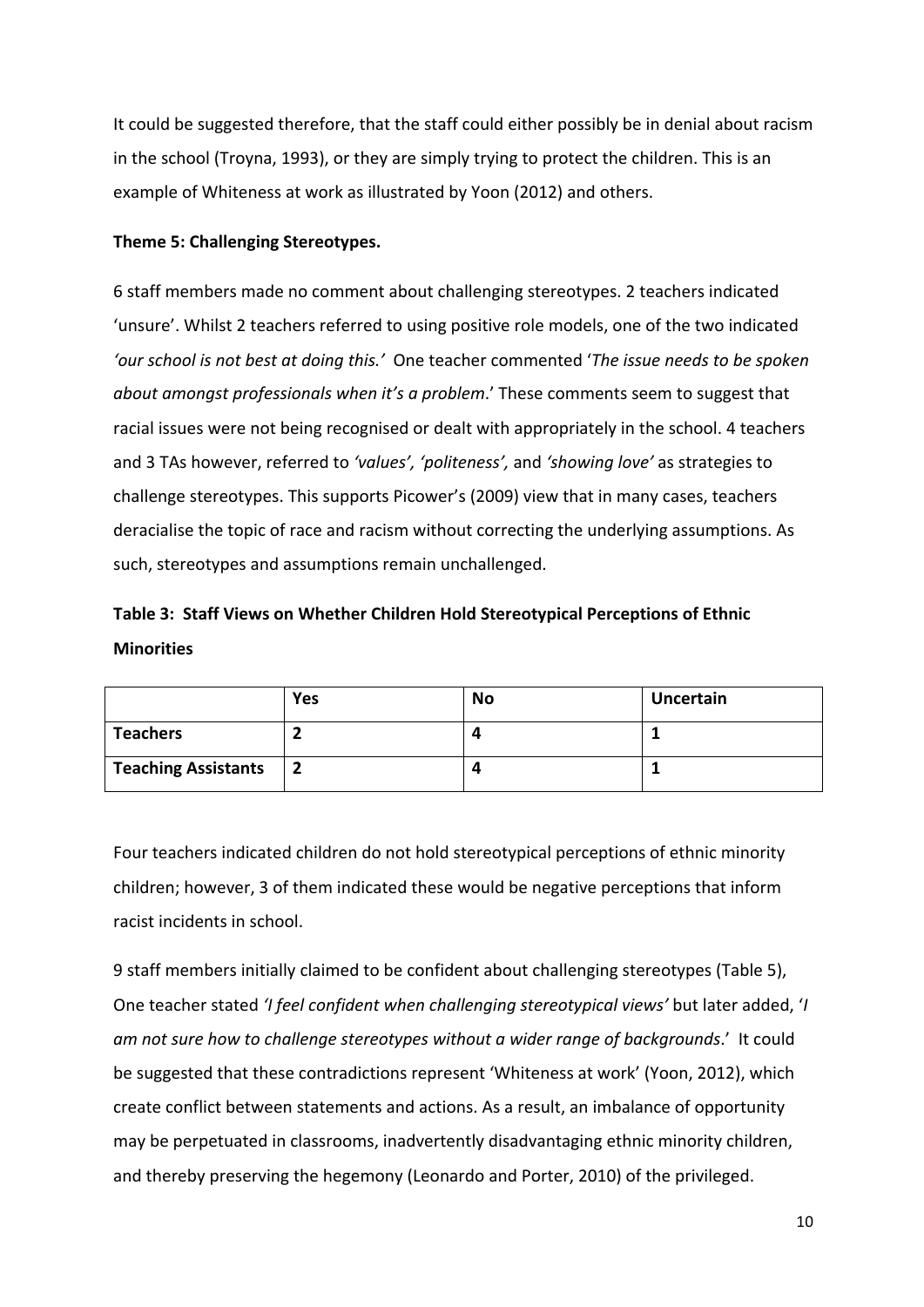# **Table 4: Staff opinions on challenging stereotypical perceptions**

|                            | Confident | <b>Unsure</b> |
|----------------------------|-----------|---------------|
| <b>Teachers</b>            | o         |               |
| <b>Teaching Assistants</b> |           |               |

# Table 5: Number of racist incidents occurring in the last 5 years

|                            | $0 - 3$ | $4 - 5$ | $6 - 15$ |
|----------------------------|---------|---------|----------|
| <b>Teachers</b>            |         |         |          |
| <b>Teaching Assistants</b> |         |         |          |

Interestingly, although all pupils involved in the research held negative stereotypes of ethnic minority people, 15 out of 16 staff indicated a low level of racist incidents in the school. In fact, 4 teachers stated there were 'zero'cases. In this situation the absence of overt racism may be being used to deny the existence of racist incidents (Troyna, 1993).

# **Conclusion**

This research has illustrated the critical importance of providing a curriculum that revolves around issues of diversity and equality, and the need to challenge stereotypes, myths and prejudices whenever encountered. In this predominantly White school children internalised skin colour as a basis for social categorization. These ideas reinforced children's stereotypical perceptions about Black people (Catling and Willy, 2009), and perpetuated superior patronising and hostile attitudes towards 'others' (Marx, 2006).

By denying and believing that children are incapable of being racist, teachers fail to challenge, address and counter racism in school. This could lead to long term prejudiced thinking, as White children remain unaware of cultural and racial inequalities, having not been afforded opportunities to critically examine the negative effects of racial stereotyping (Hays, Chang and Havice, 2008). It is crucial therefore, to openly discuss and support children, especially in majority White settings, to appreciate people who come from different backgrounds, religions and cultures (Woolley, 2010). Teachers need to be aware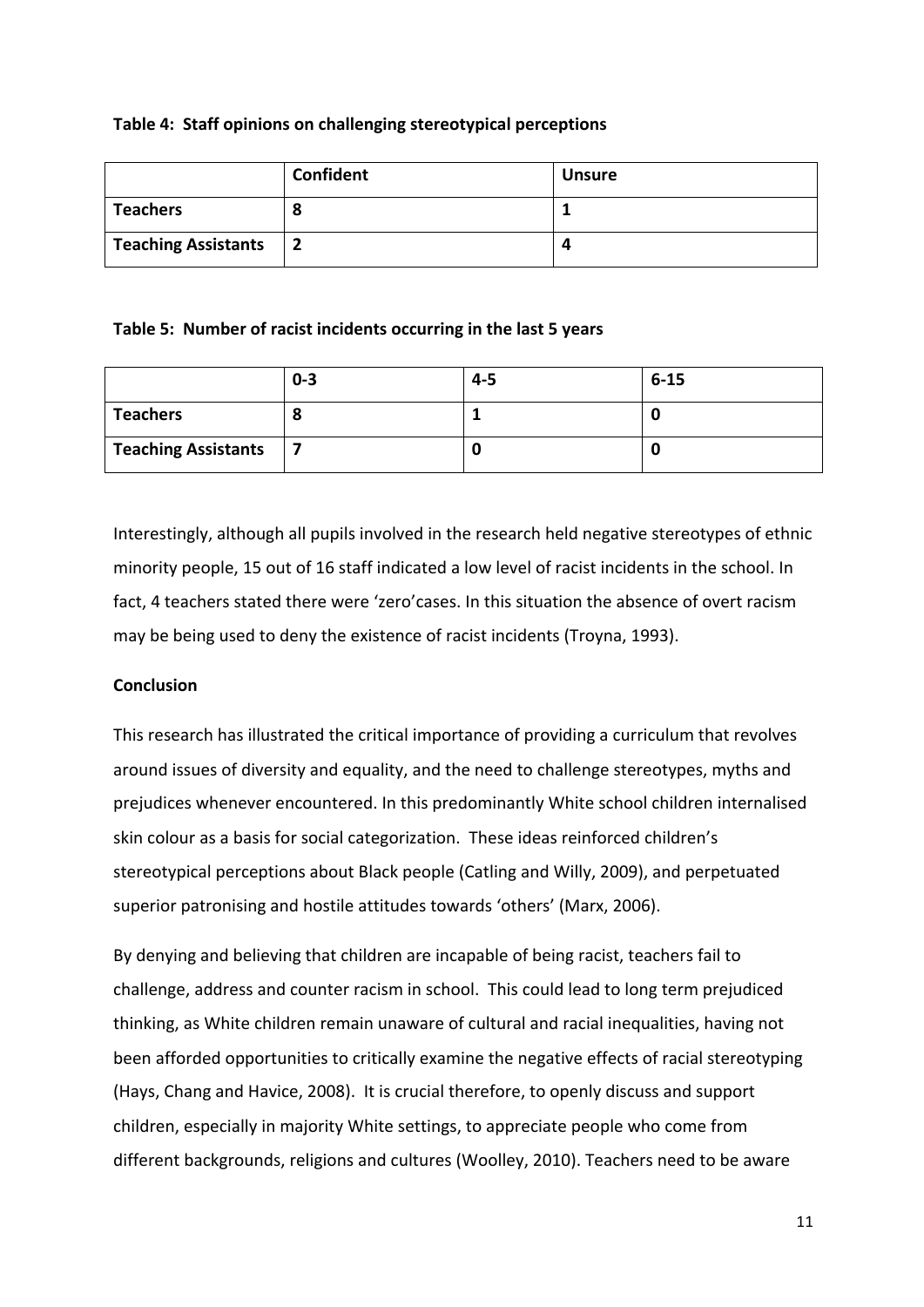that it is their duty to combat racism in all its forms. In addition, without realising their 'unconscious' propagation of stereotypes in the classroom, teachers subtly collude with racism and support White hegemony (Picower, 2009). Furthermore, because teachers' stereotypes may be reflected in teaching strategies and assessment of students this can affect ways pupils are treated, limit expectations and hinder children's development. Teachers need to recognise 'White privilege' and unlearn practices that perpetuate imbalance of opportunity so they can recognise and address the inequalities faced by ethnic minority children in the school (Moore, 2006).

According to Mukherjee 'Your racism has been your silence...Inaction or silence, to me means action. To me inaction means collusion' (1984: 6). It is hoped that this research will inspire practitioners to understand the influences of Whiteness (Marx, 2006), recognise and interrupt the vicious cycle of racism, and prepare all children to live harmoniously in a modern, multi-ethnic society, allowing each child, regardless of ethnicity, an equal chance to succeed.

## **References:**

2d6&AN (Accessed: 01 June 2013).

Aronson, J, Burgess, D, Phelan, S, & Juarez, L. (2013) 'Unhealthy Interactions: The Role of Stereotype Threat in Health Disparities', American Journal Of Public Health, 103 (1), pp. 50-56, Medline [Online]. Available at: http://ehis.ebscohost.com/ehost/detail?vid=19&sid=178df4f9-a0a0-485aace695867b37796e%40sessionmgr114&hid=102&bdata=JnNpdGU9ZWhvc3QtbGl2ZQ%3d%3d#db=c medm&AN=23153125 (Accessed: 10 September 2013).

Basit, T. (2009) 'White British; Dual Heritage; British Muslim: Young Britons' Conceptualisation of Identity and Citizenship', *British Educational Research Journal*, 35 (5), pp. 723-743, *MIMAS: Zetoc-Journals* (Z) [Online]. Available at: http://ehis.ebscohost.com/ehost/detail?vid=10&sid=178df4f9a0a0-485a-ace6- 95867b37796e%40sessionmgr114&hid=102&bdata=JnNpdGU9ZWhvc3QtbGl2ZQ%3d%3d#db=fdaa9

Bell, L.A. (2007) 'Theoretical Foundations for Social Justice Education' in Adams, M., Bell, L.A. and

Griffin, P. (eds.) *Teaching for Diversity and Social Justice*. London: Routledge. pp. 1-15.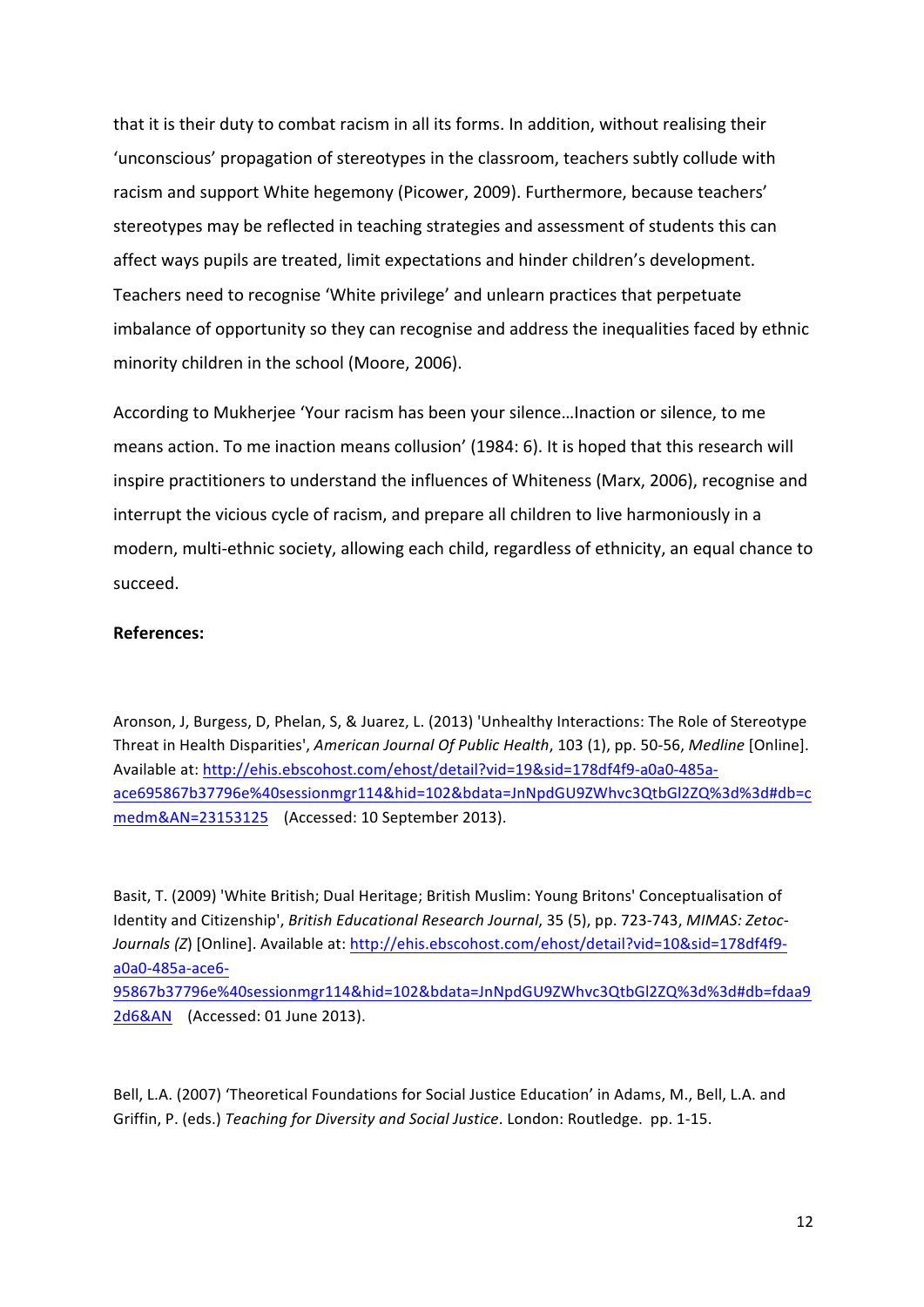Bigler, R. and Liben, L. (2007) 'Developmental Inter-group Theory: Explaining and Reducing Children's Social Stereotyping and Prejudice'. *Current Directions in Psychological Science*, 16, pp. 162-166.

Bolaffi, G., Bracalenti, R., Braham, P., and Gindro, S. (ed.) (2010) 2nd edn. *Dictionary of Race,* **Ethnicity & Culture.** London: Sage Publications.

Boutte, G. S., Lopez-Robertson, J. and Powers-Costello, E. (2011) 'Moving Beyond Colorblindness in Early Childhood Classrooms', *Early Childhood Education Journal* , 39 (5), pp. 335-342, *MIMAS: Zetoc--*Journals (Z) [Online].Available at: http://ehis.ebscohost.com/ehost/detail?vid=5&sid=178df4f9a0a0-485a-ace6- 95867b37796e%40sessionmgr114&hid=102&bdata=JnNpdGU9ZWhvc3QtbGl2ZQ%3d%3d#db=fdaa9

2d6&AN (Accessed 11 September 2013).

Brown, B. (2008) *Equality in Action*. Staffordshire: Trentham Books.

Catling, S. and Willy, T. (2009) *Teaching Primary Geography: Achieving QTS*. Exeter: Learning Matters Ltd.

Dadzie, S. (2001) A Toolkit for Tackling Racism in Schools. Stoke on Trent: Trentham.

Department for Education (DfE) (2014) School Workforce in England. Online Available at:https://www.gov.uk/government/uploads/system/uploads/attachment\_data/file/302023/School Workforce\_2013\_SFR\_Final. pdf (Accessed: March 2014).

Frankenberg, R. (1993) White Women Race Matters: The Social Construction of Whiteness. London: Routledge.

Gaine, C. (1995) Still No Problem Here. Staffodshire: Trentham Books Limited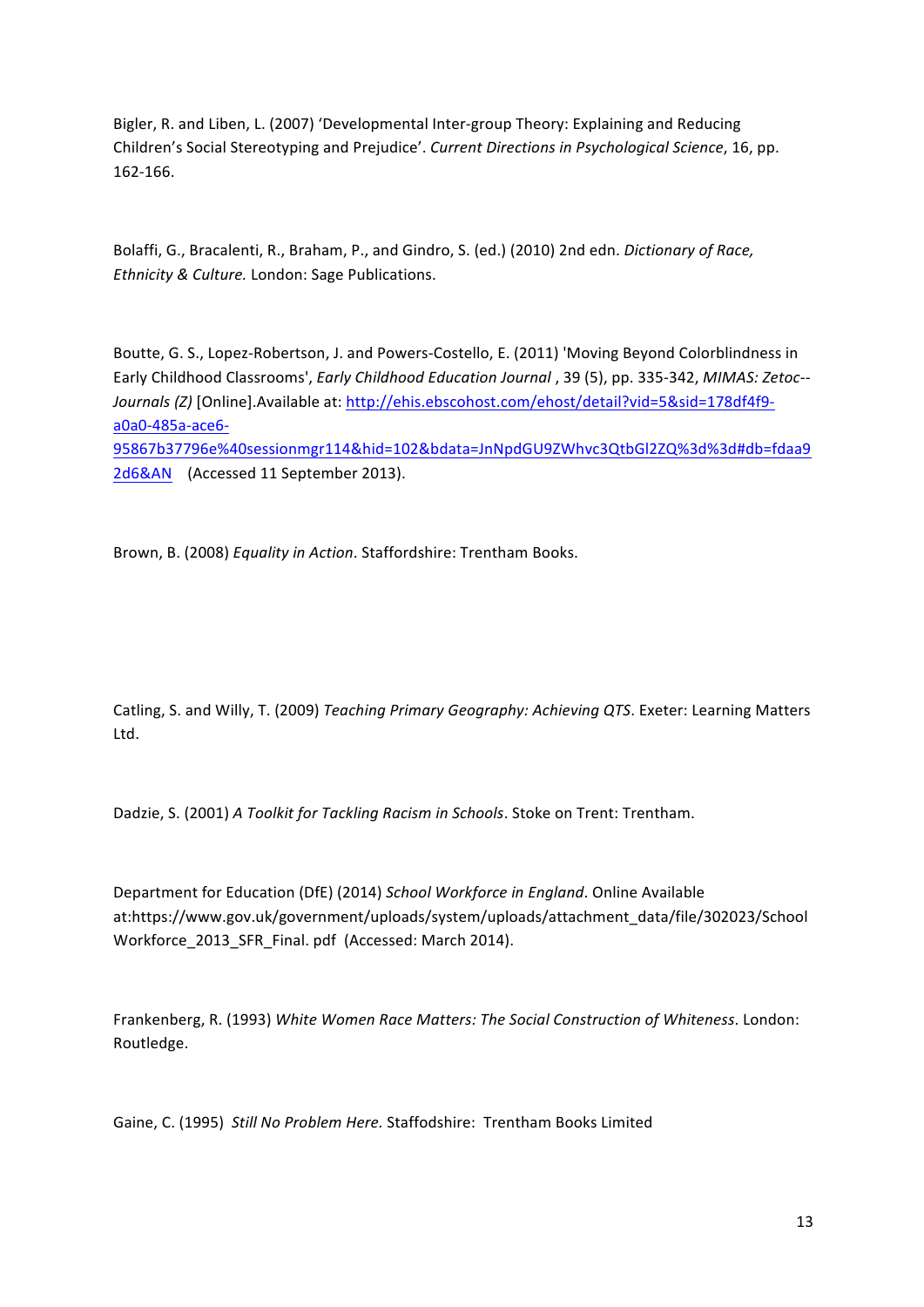Gaine, C. (2005) We're All White, Thanks: The Persisting Myth about 'White' Schools. Stoke on Trent: Trentham Books.

Garner, S. (2010) *Racisms: An Introduction*. London: Sage Publications Ltd.

Gillborn, D. (2008) *Racism and Education: Coincidence or Conspiracy?* Abingdon: Routledge.

Hayes, D., Chang, C. and Havice, P. (2008) 'White Racial Identity Statuses as Predictors of White Privilege Awareness', Journal of Humanistic Counselling, Education & Development, 47(2), pp. 234-246.

Husband, T. (2011) "'I Don't See Color": Challenging Assumptions About Discussing Race With Young Children', *Early Childhood Education Journal*, 39, 6, pp. 365-371, *PsycINFO*, [Online]. Available at: http://ehis.ebscohost.com/ehost/pdfviewer/pdfviewer?vid=8&sid=178df4f9-a0a0-485a-ace6- 95867b37796e%40sessionmgr114&hid=102 (Accessed: 27 July 2013).

Inzlicht, M. and Schmader, T. (2012) Stereotype Threat: Theory, Process, And Application. New York: Oxford University Press.

James, C.E. (2012), 'Students "at Risk": Stereotypes and the Schooling of Black Boys', *Urban Education, 47, 2, pp. 464-494, Professional Development Collection, [Online]. Available at:* http://eds.a.ebscohost.com/ehost/detail?vid=30&sid=9b1f21ab-3958-4280-9f2c-6401a15c3c53%40sessionmgr4004&hid=4111&bdata=JnNpdGU9ZWhvc3QtbGl2ZQ%3d%3d#db=tfh &AN=75234147 (Accessed: 27 October 2013).

King, J.E. (1991) 'Dysconscious Racism: Ideology, Identity and the Miseducation of Teachers' in Stone, L. (ed.) (1991) The Education of the Feminism Reader. (pp. 336-48). New York: Routledge.

Knowles, G. (ed.) (2006) Supporting Inclusive Practice. London: David Fulton Publishers.

Koshy, V, (2010) Action Research for Improving Educational Practice. 2nd edn. London: Sage.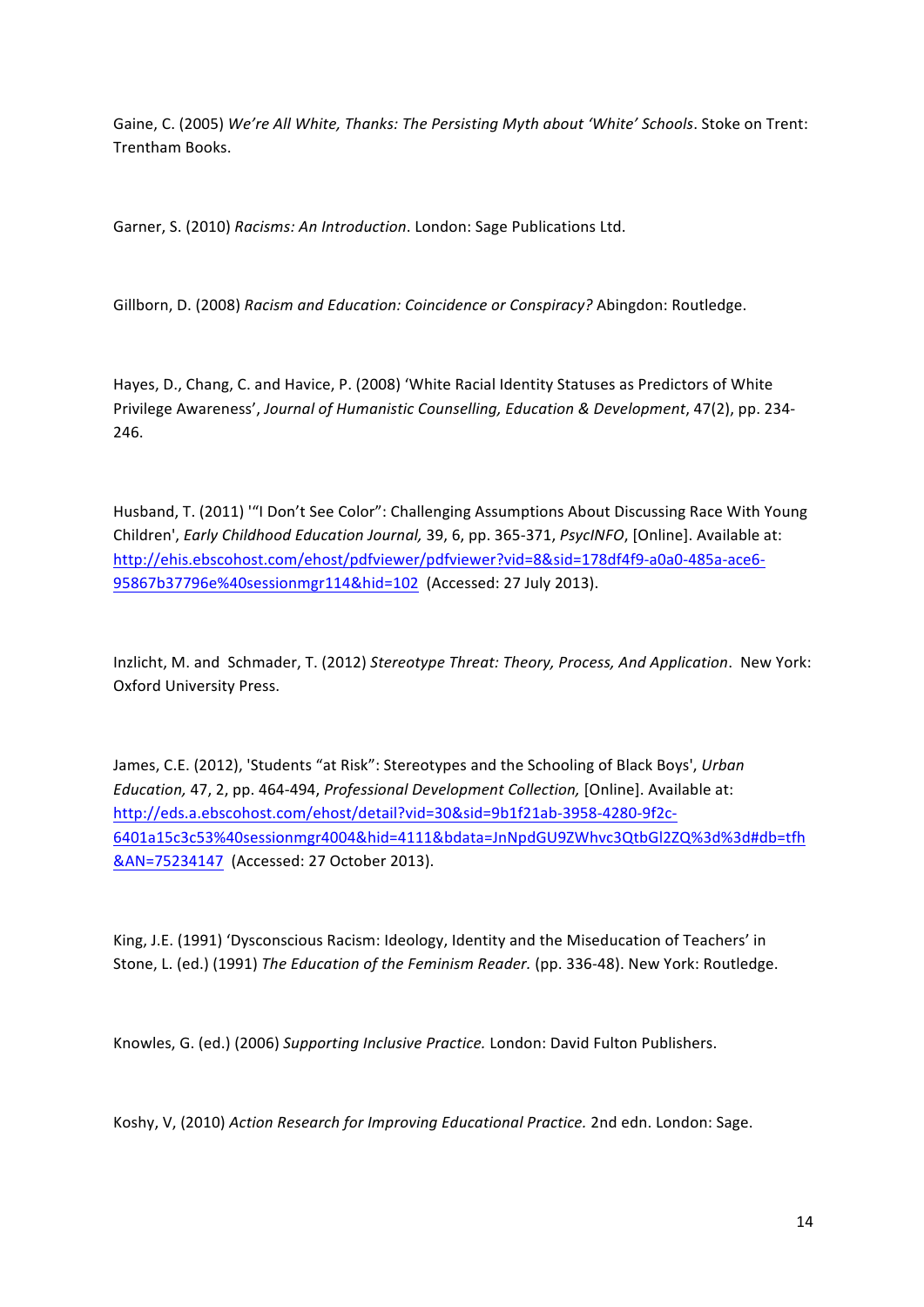Lander, V. (2006) 'Race, Ethnicity and Equality', in Knowles, G. (ed.) Supporting Inclusive Practice. Oxon: Routledge.

Lane, J. (2008) Young Children and Racial Justice: Taking Action for Racial Equality in the Early Years -Understanding the Past, Thinking About the Present, Planning for the Future. London: National Children's Bureau.

Leonardo, Z. (2005) *The Souls of White Folk: Critical Pedagogy*. London: Blackwell Publishing.

Leonardo, Z. and Porter, R.K (2010) 'Pedagogy of Fear: Toward a Fanonian Theory of 'Safety' in Race Dialogue', Race, Ethnicity & Education, 13, 2, pp. 139-157, Professional Development Collection, [Online]. Available at: http://eds.b.ebscohost.com/ehost/detail?vid=6&sid=75ebb447-90e6-48b6-90ea-8e9105945bc5%40sessionmgr111&hid=104&bdata=JnNpdGU9ZWhvc3QtbGl2ZQ%3d%3d#db=tfh&A

N=52062903 (Accessed: 21 January 2014).

Marx, S. (2006) Revealing The Invisible: Confronting Passive Racism in Teacher Education. Oxon: Routledge.

Maxwell, J. A. (2005) *Qualitative Research Design: An Interactive Approach*. 2nd edn. Thousand Oaks: Sage.

McIntosh, P. (1990) White Privilege: Unpicking the Invisible Knapsack. [Online] Available at: http://www.isr.umich.edu/home/diversity/resources/white-privilege.pdf (Accessed: 8th November 2013).

McKown, C and Strambler, M. (2009) 'Developmental Antecedents and Social and Academic Consequences of Stereotype-Consciousness in Middle Childhood.' *Child Development,* 80(6), pp.1643-1659 EBSCO [Online]. Available at: http://ehis.ebscohost.com/ehost/detail?vid=16&sid=178df4f9-a0a0-485a-ace6- 95867b37796e%40sessionmgr114&hid=102&bdata=JnNpdGU9ZWhvc3QtbGl2ZQ%3d%3d#db=f82c9 ed6&AN=57314804 (Accessed: 27 October, 2013).

Milner, D. (1975) Children and Race. Middlesex: Penguin Books.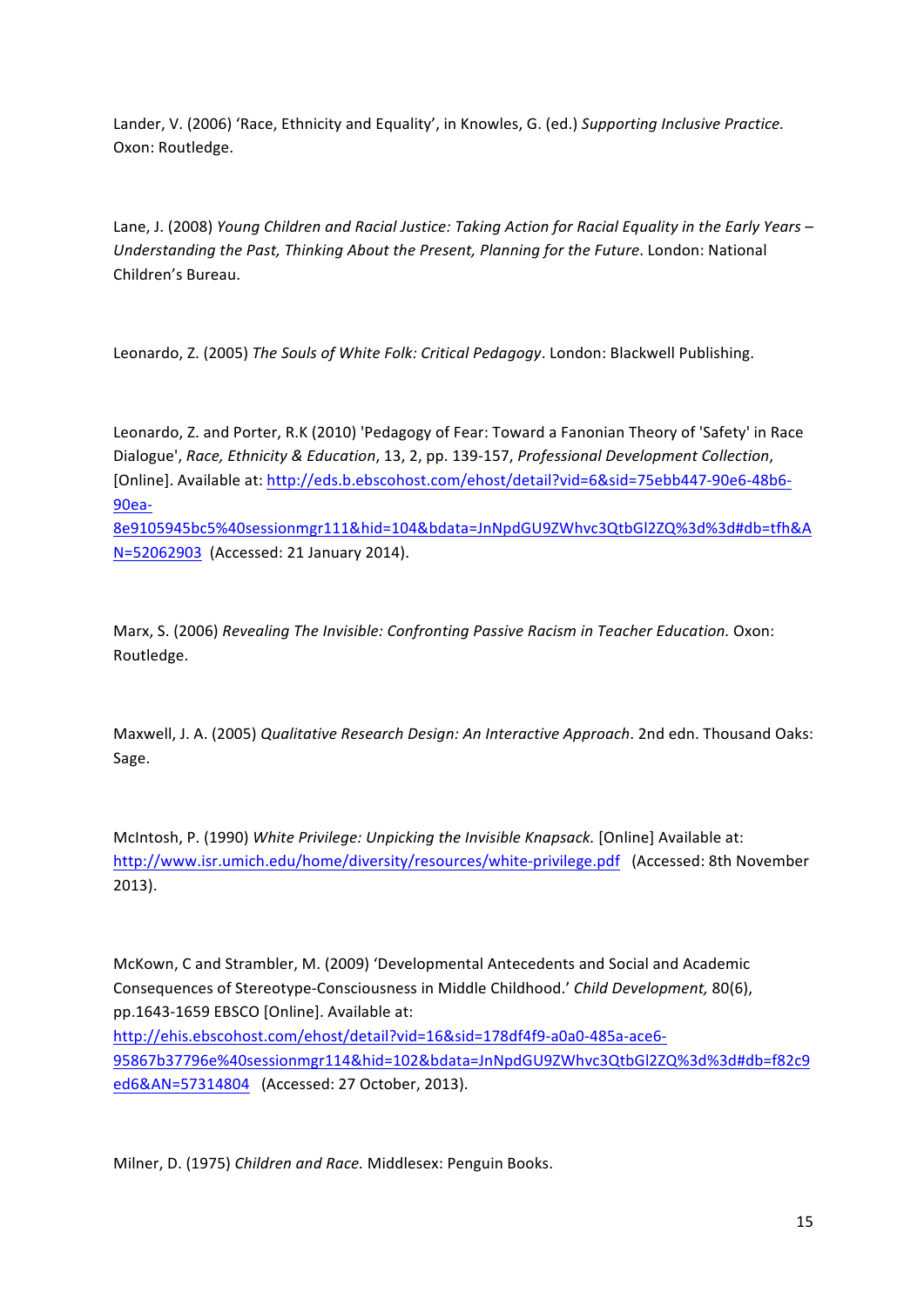Mukherjee, T. (1984) I'm Not Blaming You: An Antiracist Analysis. *Multicultural Teaching* 2.3, pp.5-8.

Moore, J.R. (2006) 'Shattering Stereotypes: A Lesson Plan for Improving Student Attitudes and Behavior Toward Minority Groups', Social Studies, 97, (1), pp. 35-39 *Professional Development Collection* [Online]. Available at:

http://eds.a.ebscohost.com/ehost/pdfviewer/pdfviewer?vid=9&sid=9b1f21ab-3958-4280-9f2c-6401a15c3c53%40sessionmgr4004&hid=4111 (Accessed: 6 November 2013).

Ofsted (2012) No Place for Bullying [Online]. Available at: http://www.ofsted.gov.uk/resources/noplace-for-bullying (Accessed 08 June 2013).

Pauker, K., Ambady, N. and Apfelbaum, E. (2010). Race Salience and Essentialist Thinking in Racial Stereotype Development. *Child Development*, 81(6), pp. 1799-1813.

Pearce, S. (2005) You Wouldn't Understand: White Teachers in Multi-ethnic Classrooms. London: Trentham Books.

Picower, B. (2009) Picower, B 2009, 'The Unexamined Whiteness of Teaching: How White Teachers Maintain and Enact Dominant Racial Ideologies', *Race, Ethnicity & Education*, 12, (2), pp. 197-215, SocINDEX [Online]. Available at: http://eds.a.ebscohost.com/ehost/detail?sid=9b1f21ab-3958-4280-9f2c-6401a15c3c53%40sessionmgr4004&vid=8&hid=4111 (Accessed: 27 October 2014).

Reyna, C. (2008) Ian is Intelligent but Leshaun is Lazy: Antecedents and Consequences of Attributional Stereotypes in the Classroom. *European Journal of Psychology of Education*. Vol. 23 (8) pp. 439-458 Professional Development Collection [Online]. Available at: http://eds.a.ebscohost.com/ehost/pdfviewer/pdfviewer?vid=10&sid=9b1f21ab-3958-4280-9f2c-6401a15c3c53%40sessionmgr4004&hid=4111 (Accessed: 20 January 2014).

Scipio, C. and Lund, C. (2010) 'The Intersections of White Privilege and Racism: Moving Forward', *New Directions For Adult & Continuing Education*, 125, pp. 91-94, *Professional Development Collection* [Online]. Available at:

http://eds.a.ebscohost.com/ehost/pdfviewer/pdfviewer?vid=6&sid=9b1f21ab-3958-4280-9f2c-6401a15c3c53%40sessionmgr4004&hid=4111 (Accessed: 6th November 2013).